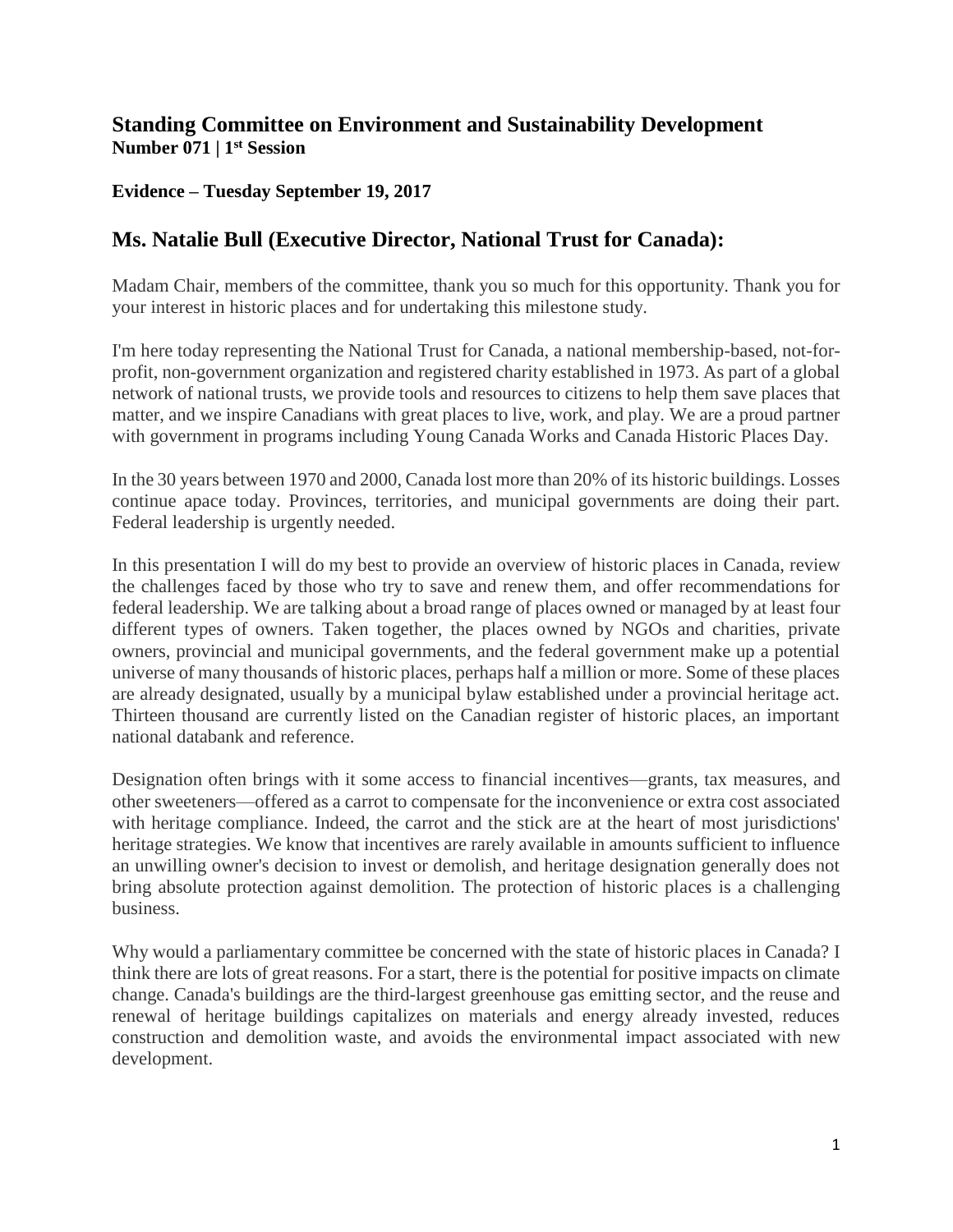In addition to climate change benefits, historic places can contribute to a strong economy. Rehabilitation projects generate up to 21% more jobs than the same investment in new construction. They're a great stimulus measure, and they typically use local labour and materials, such that 75% of the economic benefits of heritage rehabilitation projects tend to remain in the communities where these buildings are located. This is a great stimulus measure. A related economic impact comes from cultural tourism. For example, U.S. travellers seeking heritage experiences in Canada are expected to reach 12 million by the year 2025.

These places also matter to our national identity, and they have a social value, often as the last bastions of affordable housing or a low-cost base for start-ups. However, there are many barriers and disincentives that make it difficult for private sector owners to save and renew historic places, including rising land values in big cities that encourage owners to demolish existing buildings in order to maximize development on the site, and an often unpredictable bottom line, which can deter developers and even lenders. There are insufficient incentives to counteract these barriers, so we lose buildings like the 1898 Etzio building in Edmonton's Old Strathcona district, the landmark Stollery's department store at Yonge and Bloor in Toronto, and Ottawa's Somerset House, where we witnessed demolition by neglect.

NGOs and charities working to maintain and renew historic places also face financial barriers. Competition for grant funding is fierce. Just last week, after decades of effort, the building rehabilitation society in Guysborough County, Nova Scotia, was forced to accept the demolition of the 1888 Hazel Hill Commercial Cable Building, where the message of the sinking of the Titanic first reached land.

The only federal funding program dedicated to historic places is the cost-share program for national historic sites, federally designated railway stations, and lighthouses, as Joëlle described, but it is limited to just a few hundred places and they're not-for-profit owners. The funding available has ranged from zero dollars for many years to as little as \$1 million a year, and the current \$20 million over two years has been a really important boon, but we're very concerned about the notion of it returning to just \$1 million next year.

What is the federal role in heritage conservation? Canada needs policies that create a strong economy, protect the environment, and avoid climate impacts. Recycling and reusing existing buildings, our largest consumer good, offers a great opportunity for the federal government to achieve these goals. Interjurisdictional collaboration is needed with the province and territories to develop pan-Canadian standards and explore the opportunity for stackable grants and incentives. Many instinctively look to the Department of Canadian Heritage to lead this charge with its many programs that fund, stimulate, and support a vast network of museums, culture, and heritage organizations, but historic places are not generally accommodated in its programs. According to its agency act, it is Parks Canada that has responsibility for historic places in Canada, reporting to the Minister of the Environment. It is confusing for the average heritage advocate, and frankly I would be very happy to see both ministries increasingly embrace the challenges and offer solutions for historic places.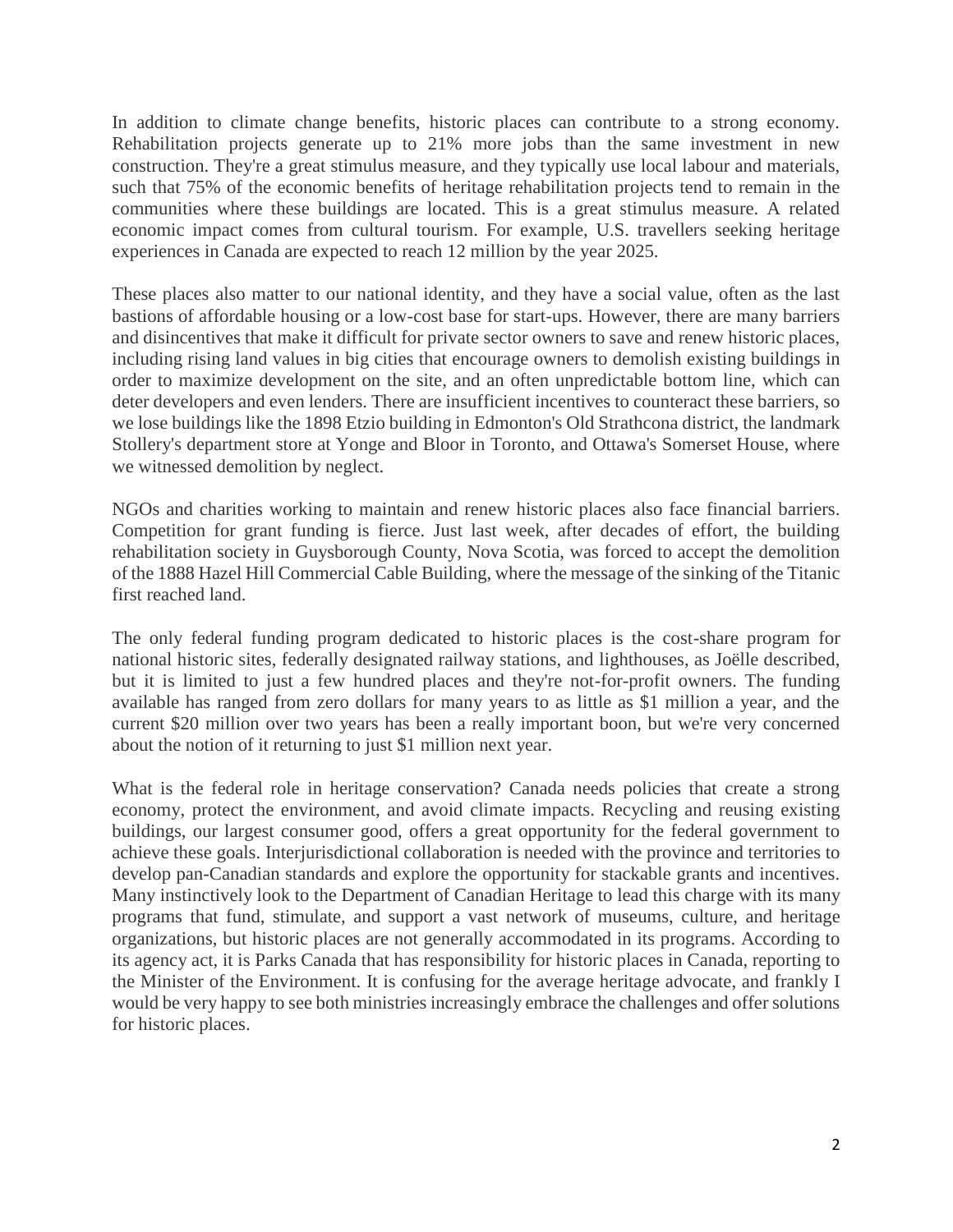In closing, I would like to offer the Government of Canada a series of priority actions that would do much to support the conservation of historic places inside and outside the federal family, and this is the framework that I think Joëlle referred to as well.

Number one, the federal government can join municipalities, provinces, and territories in offering much needed incentives to attract investment. A range of approaches may be appropriate to reflect the different ownership types and property types. For example, a predictable go-to source of federal matching funds like the cost-share program works well for heritage properties owned by charities and non-profits. Consideration might be given to a mechanism where donations by private individuals and corporations are matched by the federal government as an interesting way to encourage philanthropy. A federal rehabilitation tax incentive like measures recently proposed in Bill [C-323](http://apps.ourcommons.ca/ParlDataWidgets/en/bill/8648513) is a proven way to attract corporate investment to revenue-generating historic places, and gives older buildings vibrant, new uses. There's a range of mechanisms available to consider.

Number two, the government can implement two simple federal measures that would have broad benefit for historic places inside and outside the federal inventory. First, a "heritage first" policy requiring government departments to give priority to federal heritage buildings, or even those owned by others, before opting for new construction or leases to fill federal space needs. These measures could help create a new market for heritage buildings overnight. I know a local developer who says that such a measure would really transform the landscape for historic places in Canada. Second, a "do no harm" policy would be interesting to consider the impact of federal actions on all places in the Canadian register of historic places, regardless of ownership. This would help ensure that when the federal government spends infrastructure dollars, for example, they aren't used to the detriment of existing cultural resources. We know that funding for new convention centres, new roads, and infrastructure can sometimes displace important historic places.

Number three, the government can get the federal House in order and be an exemplary heritage steward. Canada is the only G8 nation without laws to protect historic places owned by its national government. As Joëlle mentioned again, in November 2003, the Auditor General of Canada assessed heritage protection practices within several federal departments and agencies and reported that built heritage under federal control will be lost to future generations unless action to protect it is taken soon. Very little has changed since that date. I refer you to the Auditor General's report and urge you to consider a range of measures including statutory protection of historic places on federal lands, national historic sites, and world heritage sites in the federal inventory, and statutory protection of archaeological resources on or under federal lands and waters.

Number four, the federal government can facilitate full participation of indigenous peoples in the identification and protection of their historic places.

Finally, the government can ensure that the Canadian register of historic places and the "Standards and Guidelines for the Conservation of Historic Places in Canada" are enshrined in legislation and adequately funded because they are the essential building blocks and underpinning for all of the recommendations listed above.

Thank you so much for your interest and for your action on historic places.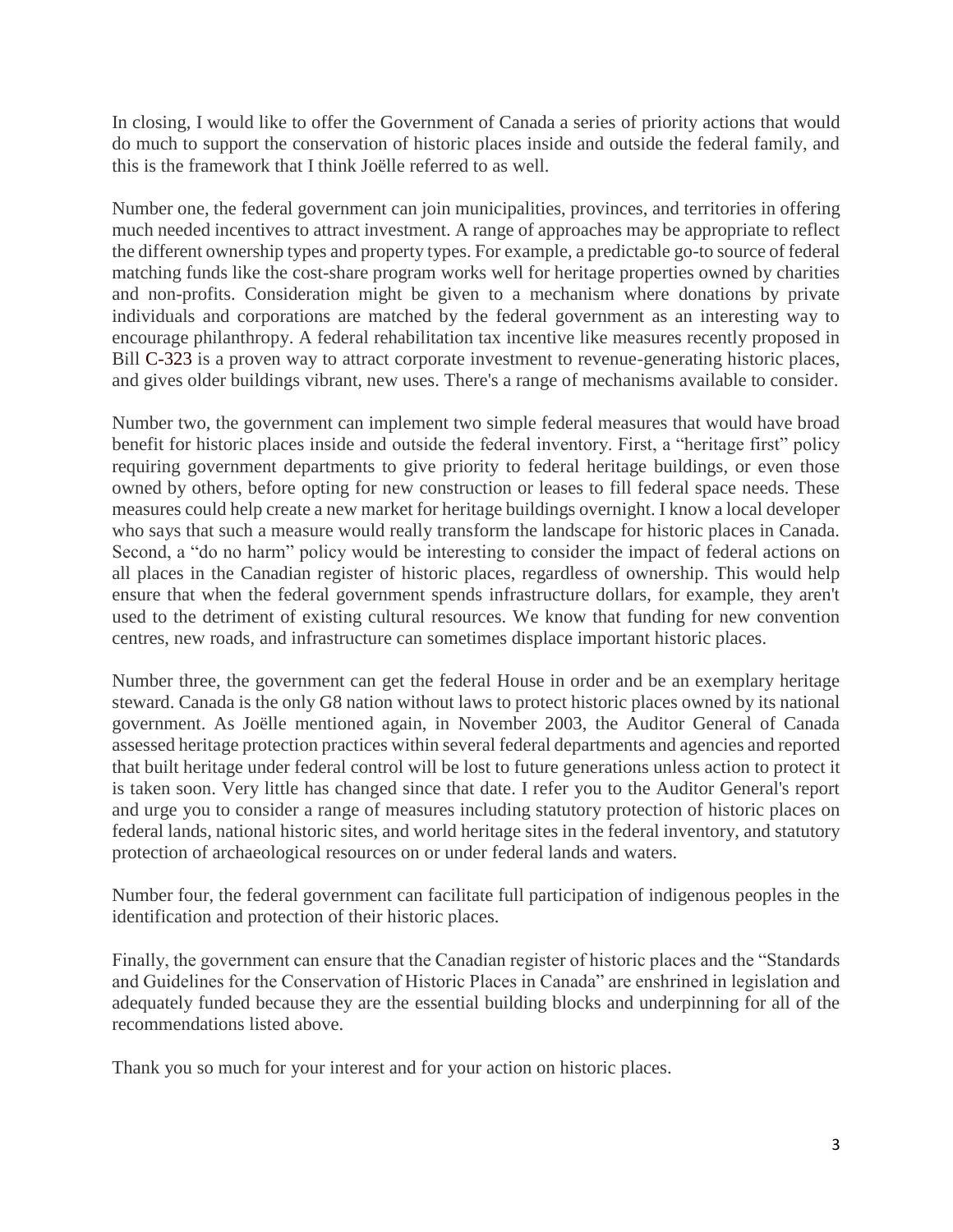## **Standing Committee on Environment and Sustainability Development Number 074 | 1st Session**

#### **Evidence – Thursday September 28, 2017**

### **[Mr. Chris Wiebe \(Manager, Heritage Policy and Government Relations, National](http://apps.ourcommons.ca/ParlDataWidgets/en/intervention/9673540)  [Trust for Canada, As an Individual\):](http://apps.ourcommons.ca/ParlDataWidgets/en/intervention/9673540)**

Thank you very much for this opportunity, and thank you for your interest in historic places. The heritage field is diverse, with different ownership circumstances, and the threats and potential solutions are various. I can see that you are grappling with the question of where the federal government can make the greatest difference.

This morning I want to hone in on two areas that haven't really been explored as much in these hearings. Those are commercial heritage properties and properties owned by charities and nonprofits. To assist, I have provided a handout detailing some of the existing incentives, and I'll refer to that throughout my presentation.

There are 440,000 pre-1960 commercial buildings in Canada. If we assume that about 5% to 15% of these could potentially be of heritage interest, there would be 22,000 to 66,000 buildings in this class across Canada. This is a substantial group of community-defining buildings on Canada's main streets.

But why do they need incentives in the first place? What are the disincentives that hamper their survival? First let me run through a few of them. Return on investment: heritage rehabilitation is often considered risky because there are unknowns, unlike for construction on bare ground. Construction costs: while some heritage rehabilitation projects cost less, others cost more, and then these ambiguities serve to suppress demand. Then there's financing. The big banks for the most part do not want to be involved in "staged" investments and are not prepared for the risks that come with adapting older buildings. There's some discussion around rural areas, in that they will not invest in older buildings in smaller communities at all. The fourth reason is lack of ease of property development. Investors are often discouraged by real or perceived restrictions on altering heritage properties. Fifth, there is the current federal tax system itself, which presents problems, including the inability to get a clear explanation from tax officials about which types of rehabilitation work are immediately expensable in a given tax year and which must be capitalized. There are also new-construction biases within the GST rules themselves.

So are there good examples of places where incentives have tipped the balance away from these disincentives? As Julian and others have mentioned, in the United States there has been a booming and competitive industry over the past 40 years because of the establishment of federal tax credits there for the rehabilitation of heritage buildings at a 20% level. This program stimulates private investment in abandoned and underperforming properties. Over the years, \$24 billion in credits have generated more than \$28 billion in federal tax revenue, and leveraged \$131 billion in private investment, an impressive number. This is a 5:1 ratio of private investment to tax credits, and it has created 2.5 million jobs and preserved 42,000 historic properties.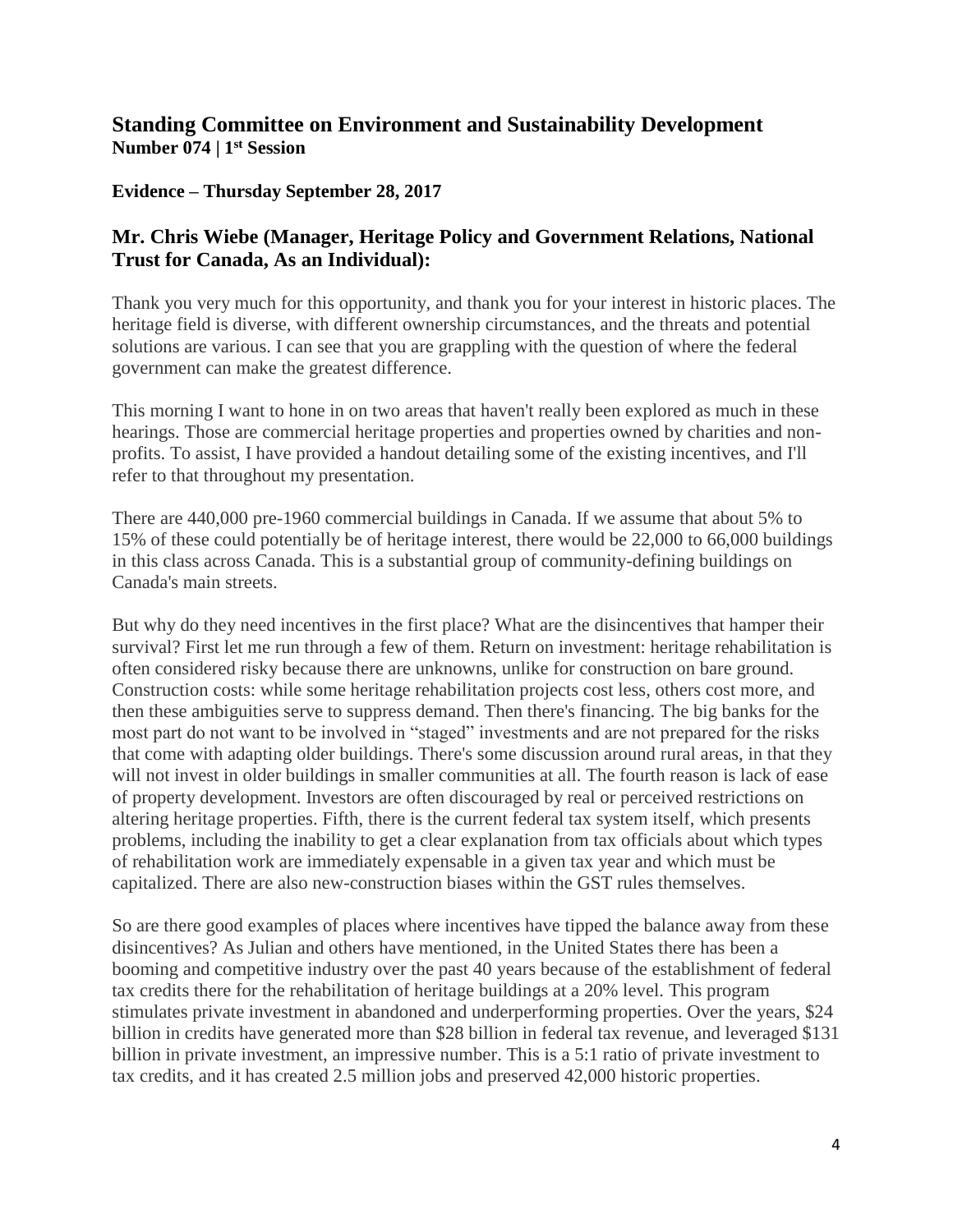It's important to note that there has been tremendous rural impact from this program over the past 15 years. Over 40% of U.S. tax credit projects are located in communities with populations of less than 25,000.

If you refer to the chart I provided, the one with the five circles on it, you can see that the larger projects typically have a limited ratio of incentives available as a result of caps on programs. I've chosen the \$2.2 million level for a commercial project because that was the average cost of the CHPIF, commercial heritage properties incentive fund, projects back in the mid-2000s.

By comparison, have a look at the pie on the right; with all three levels of government in the United States contributing, the picture is very different. Federal tax credits of 20% can be stacked with state credits for a combined 40% to 45%. You should note that 34 states out of the 50 have these stackable credits.

My consultation across the country has shown that it is on these larger projects, those of two and a half million dollars and things of that nature, that a tax credit is needed. For example, the Farnam Block on Broadway Avenue in Saskatoon was demolished in 2015. Repair costs were estimated at \$700,000. The city was able to bring forward only \$150,000, and the building came down. Or take something like the Calgary Brewing and Malting site, which is sort of like the Distillery District in Toronto in the making. It's languishing for lack of a substantial incentive to give it some velocity.

What can the federal government do? Essentially there are only two mechanisms for the federal government to intervene in the commercial property market, and those are income tax measures or grants and contributions. You've heard about the CHPIF fund and its success as a pilot program for a tax credit program. Analysis by Deloitte and Ernst & Young concluded that refundable tax credits would be more effective than would a grant program. A refundable tax credit offers a number of advantages to the private sector that a contribution program does not. It offers predictability and timeliness. Contribution programs often require more than double the time for approvals on the front end. It leverages existing familiarity with the tax system, creating investor confidence. It also offers flexibility: it works well for large or small projects.

Understandably, the potential cost of implementing a tax credit has been raised at this committee. Deloitte's analysis of the estimated cost of a historic rehabilitation tax credit in Canada found that, far from being a cost to government, these tax credits for commercial properties would create net revenue growth from corporate income tax, GST, and additional personal income tax stemming from new employment.

When we model for a universe of 22,000 commercial properties, we see that these tax credits cost \$3.8 million in year two and \$55 million in year five. However, these credits generate net revenue growth of \$3.4 million in year two, rising to \$14 million by year five. The modelling for a universe of 66,000 commercial properties follows a similar trajectory. For broader impact, the government could consider extending a rehabilitation tax credit to heritage homeowners, like that introduced by Bill [C-323.](http://apps.ourcommons.ca/ParlDataWidgets/en/bill/8648513)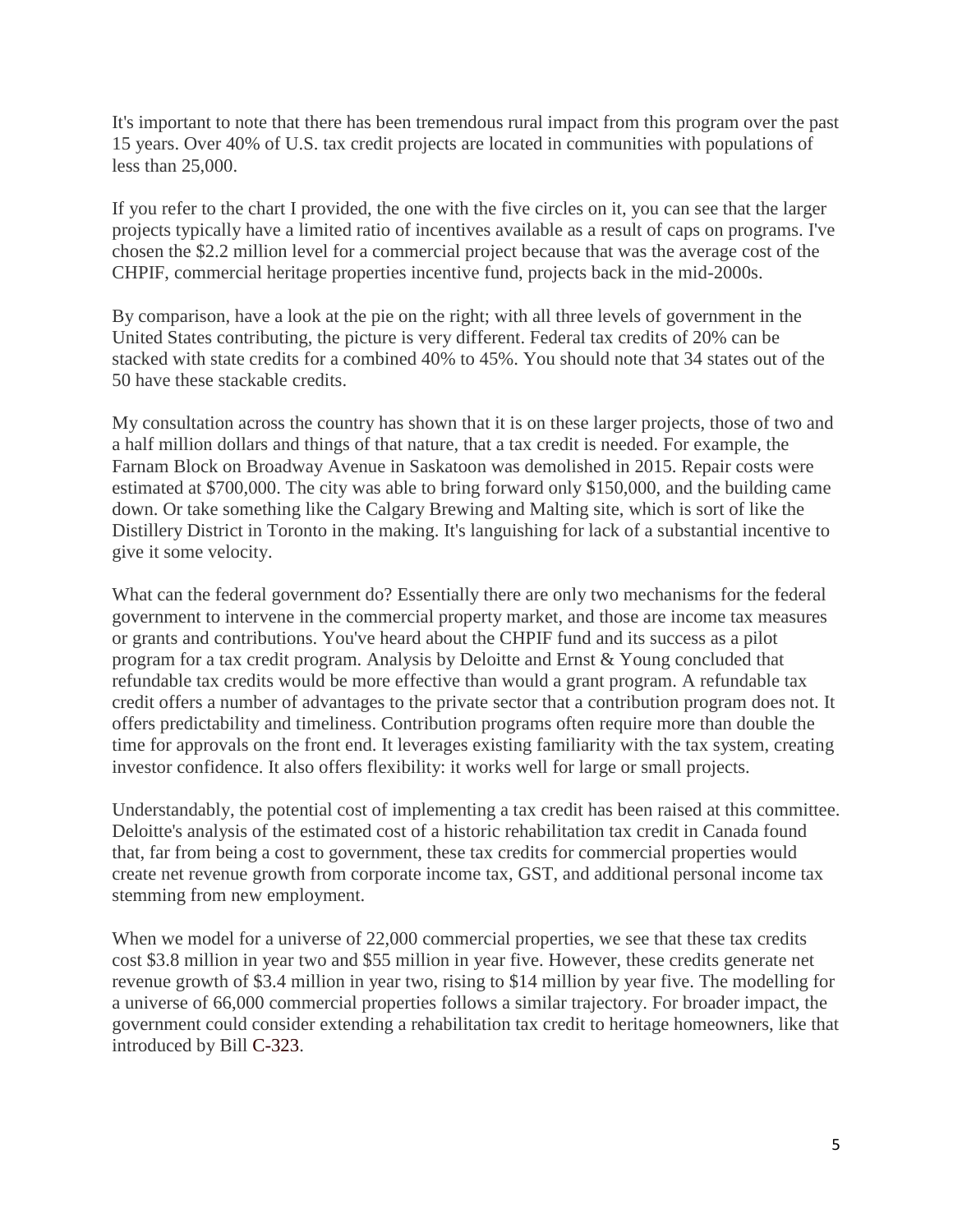Let's shift quickly to not-for-profit and residential buildings. Tens of thousands of heritage buildings in Canada would not benefit from a tax-based measure because they are not used for revenue-producing purposes. Such heritage buildings include places of worship, historic house museums, and former residential schools.

If you look at the other side of my handout, with the three circles on it, you'll see a sample of incentives from a number of cities. Let me remind you that each of these shows the best-case scenario for grants or tax breaks, but these are often limited by annual budgets for granting programs, such as in Nanaimo, where there is a limited amount every year, and in Halifax, where there is the same situation. We wanted to be fair, so we wanted to have the best possible scenario there.

At current levels, these incentives are not game-changing or behaviour-changing. We are hearing that they are helping already-willing owners but not pushing others. You will notice that the federal government is missing from this incentives picture, and there is no dedicated fund for places outside of the national cost-sharing program for historic places, as these are only for national historic sites, including heritage railway stations and lighthouses.

Competition for mainstream federal funding is fierce. For example, the Canada 150 community infrastructure program requires not-for-profits with modest heritage projects to compete with those with projects for arenas, pools, and sports fields. Earlier this year, FedDev's website reported 1,100 applications, requesting more than \$260 million in funding, for their first intake almost six times more than the available funding. It's a difficult environment for heritage places to get heard in.

Here are the two things the federal government can do to ameliorate the situation for non-profit buildings. The first is to create a source of federal matching funds to leverage investment by other governments. Corporations and individuals could actually help encourage this kind of philanthropy. Funding could be distributed using modern approaches like crowdfunding, which is currently being used successfully by places like National Trust for Canada under the banner of This Place Matters. Over the past three years, the trust's investment of \$300,000 has leveraged over \$1.1 million in donations for heritage sites. Similarly, Save America's Treasures was a decade-long program in the United States that invested \$318 million in federal funds to leverage \$400 million from private sources, resulting in the preservation of 1,200 important historic structures and 16,000 jobs. There are also Canadian precedents for using federal matching funds in this way, including the Department of Canadian Heritage's existing matching donations program, which is restricted to endowment matching and for which only arts organizations are eligible, or the government's response to Syrian refugees or disasters and crises.

The second thing the government could do is to provide steady increased funding for the national cost-sharing program for heritage places. I think this has been mentioned on other occasions. The available funding has ranged from zero dollars for some years to as little as \$1 million for other years. The current \$10 million per year for this year and next year is an important piece of the puzzle, but there are more than 700 properties eligible, and many have been underfunded for decades, so \$10 million per year is really a drop in the bucket. The program is already heavily oversubscribed, as Parks Canada mentioned the other day. By contrast, the Canada cultural